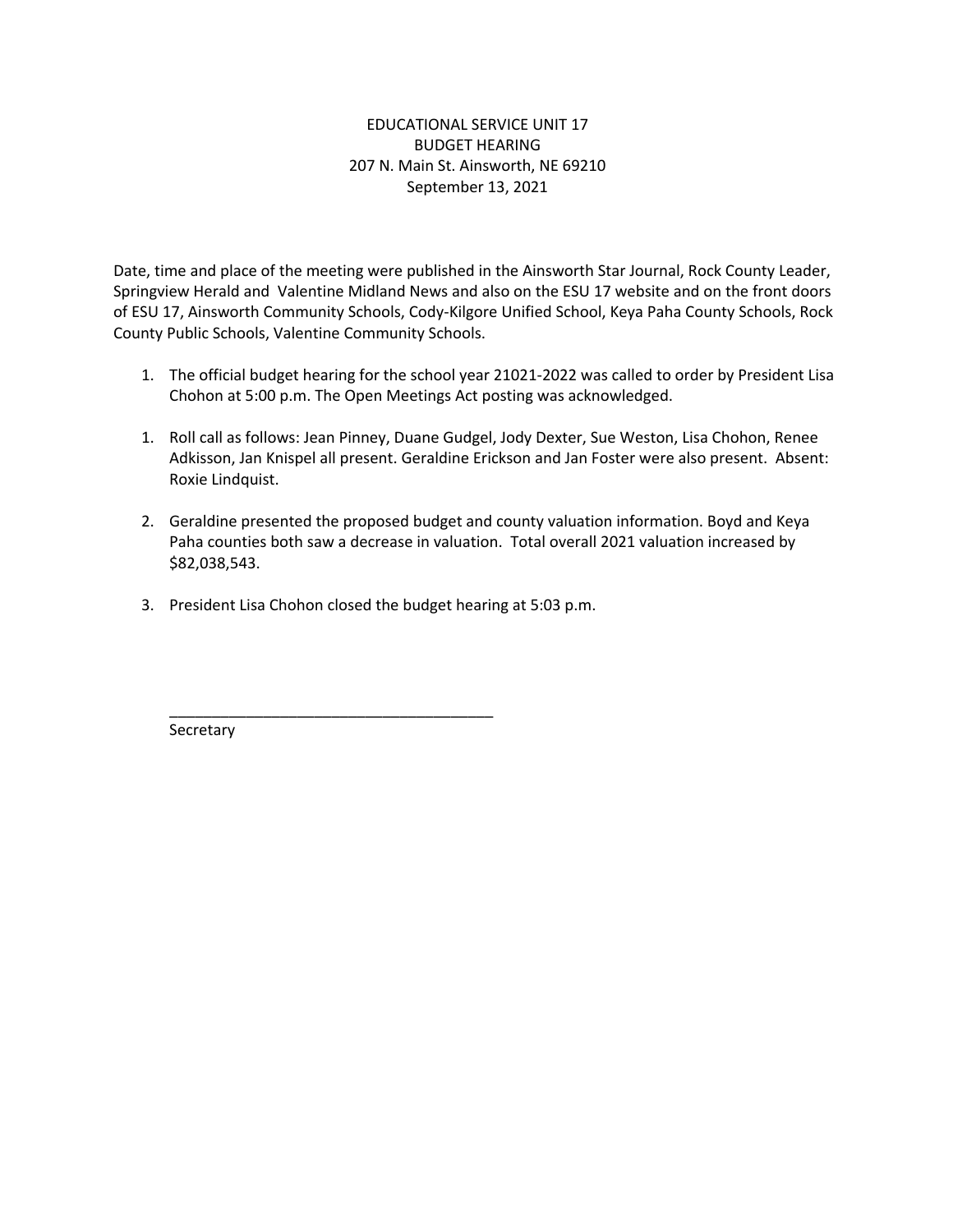## EDUCATIONAL SERVICE UNIT 17 TAX REQUEST HEARING 207 N. Main St, Ainsworth, NE 69210 September 13, 2021

Date, time and place of the meeting were published in the Ainsworth Star Journal, Rock County Leader, Springview Herald and Valentine Midland News and also on the ESU 17 website and on the front doors of ESU 17, Ainsworth Community Schools, Cody-Kilgore Unified School, Keya Paha County Schools, Rock County Public Schools, Valentine Community Schools.

- 1. The official tax request hearing for the school year 2021-2022 was called to order by President Lisa Chohon at 5:04 p.m. The Open Meetings Act posting was acknowledged.
- 2. Roll call as follows: Jean Pinney, Duane Gudgel, Jody Dexter, Sue Weston, Lisa Chohon, Renee Adkisson, Jan Knispel all present. Geraldine Erickson and Jan Foster were also present. Absent: Roxie Lindquist.
- 3. The official ESU 17 tax request is \$460,998.08. This is an increase of \$8,877.13 from the 2020 tax request.
- 4. President Lisa Chohon closed the tax request hearing at 5:08 p.m.

\_\_\_\_\_\_\_\_\_\_\_\_\_\_\_\_\_\_\_\_\_\_\_\_\_\_\_\_\_\_\_\_\_\_\_\_\_\_\_\_

Secretary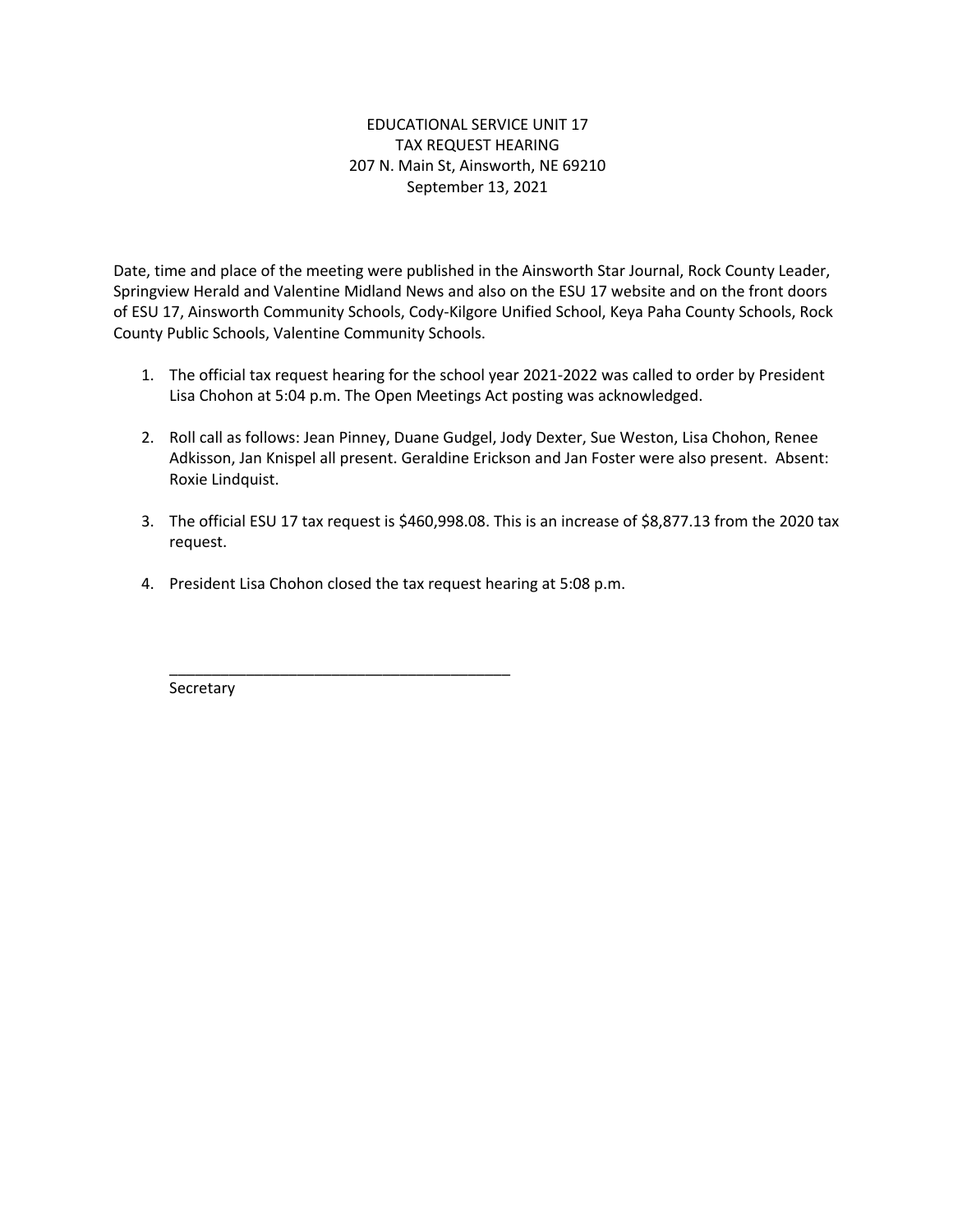## EDUCATIONAL SERVICE UNIT 17 207 N. Main St. Ainsworth, NE 69210 September 13, 2021

President Lisa Chohon called the meeting to order at 5:08 p.m. The Open Meetings Act posting was acknowledged. The meeting notice was published on the ESU 17 website and on the front doors of ESU 17, Ainsworth Community Schools, Cody-Kilgore Unified School, Keya Paha County Schools, Rock County Public Schools, Valentine Community Schools and published in the Ainsworth Star Journal, Rock County Leader, Springview Herald and Valentine Midland News.

- 1. Roll call as follows: Jean Pinney, Duane Gudgel, Jody Dexter, Sue Weston, Lisa Chohon, Renee Adkisson, Jan Knispel all present. Geraldine Erickson and Jan Foster were also present. Absent: Roxie Lindquist.
- 2. Jody Dexter made a motion to approve the agenda as printed. Sue Weston seconded the motion. Roll call vote was unanimous. Absent: Roxie Lindquist.
- 3. A motion was made by Lisa Chohon and seconded by Jean Pinney to excuse the absence of board member Roxie Lindquist. Roll call vote was unanimous. Absent: Roxie Lindquist.
- 4. Duane Gudgel made a motion with a second from Jan Knispel to approve the minutes of the August 10, 2021 and August 30, 2021 meetings. Roll call vote was unanimous. Absent: Roxie Lindquist.
- 5. A motion to approve the financial statement ending August 31, 2021 with an ending balance of \$1,759,764.65 was made by Sue Weston. Jody Dexter seconded the motion. Roll call vote was unanimous. Absent: Roxie Lindquist.
- 6. The listing of bills and claims totaling \$370,228.06 was reviewed. Jody Dexter made a motion with a second from Duane Gudgel to approve payment of claims. Roll call vote was unanimous. Absent: Roxie Lindquist.
- 7. The 2021-2022 budget document was presented with the addition of the school mental health grant that ESU 17 has recently been awarded.
- 8. Geraldine presented an idea of doing the ESU 17 Administrator Evaluation via a google form created by Stephanie Fling. Board members are in favor of this procedure.
- 9. The administrative report included the award notification of the \$100,000 school mental health grant for the next three years. ESU 17 has three staff members agreeing to share the responsibilities. School superintendent openings for 2022-23 are already being posted. Travis Electric has finished the installation of the new LED lights. ESU 17 will receive a rebate from NPPD. Geraldine facilitated an IEP meeting for the Gordon/Rushville School. Jeff McQuistan and Patty Finney will be attending the PDO meeting in LaVista. Geraldine, along with the school superintendents, met via zoom last week with representatives from the North Central Health District.